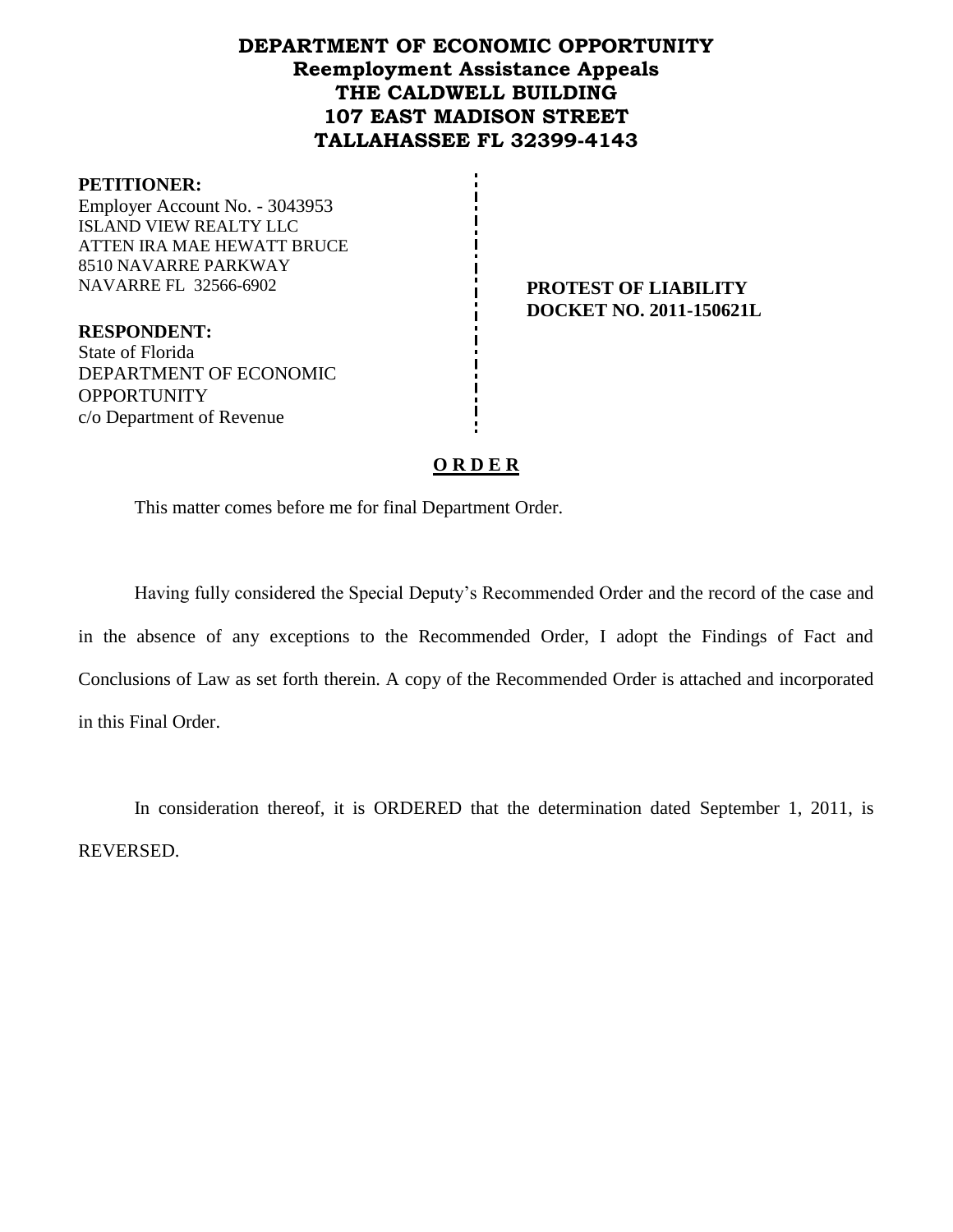#### **JUDICIAL REVIEW**

Any request for judicial review must be initiated within 30 days of the date the Order was filed. Judicial review is commenced by filing one copy of a *Notice of Appeal* with the DEPARTMENT OF ECONOMIC OPPORTUNITY at the address shown at the top of this Order and a second copy, with filing fees prescribed by law, with the appropriate District Court of Appeal. It is the responsibility of the party appealing to the Court to prepare a transcript of the record. If no court reporter was at the hearing, the transcript must be prepared from a copy of the Special Deputy's hearing recording, which may be requested from the Office of Appeals.

Cualquier solicitud para revisión judicial debe ser iniciada dentro de los 30 días a partir de la fecha en que la Orden fue registrada. La revisión judicial se comienza al registrar una copia de un *Aviso de Apelación* con la Agencia para la Innovación de la Fuerza Laboral [*DEPARTMENT OF ECONOMIC OPPORTUNITY]* en la dirección que aparece en la parte superior de este *Orden* y una segunda copia, con los honorarios de registro prescritos por la ley, con el Tribunal Distrital de Apelaciones pertinente. Es la responsabilidad de la parte apelando al tribunal la de preparar una transcripción del registro. Si en la audiencia no se encontraba ningún estenógrafo registrado en los tribunales, la transcripción debe ser preparada de una copia de la grabación de la audiencia del Delegado Especial [*Special Deputy*], la cual puede ser solicitada de la Oficina de Apelaciones.

Nenpòt demann pou yon revizyon jiridik fèt pou l kòmanse lan yon peryòd 30 jou apati de dat ke Lòd la te depoze a. Revizyon jiridik la kòmanse avèk depo yon kopi yon *Avi Dapèl* ki voye bay DEPARTMENT OF ECONOMIC OPPORTUNITY lan nan adrès ki parèt pi wo a, lan tèt *Lòd* sa a e yon dezyèm kopi, avèk frè depo ki preskri pa lalwa, bay Kou Dapèl Distrik apwopriye a. Se responsabilite pati k ap prezante apèl la bay Tribinal la pou l prepare yon kopi dosye a. Si pa te gen yon stenograf lan seyans lan, kopi a fèt pou l prepare apati de kopi anrejistreman seyans lan ke Adjwen Spesyal la te fè a, e ke w ka mande Biwo Dapèl la voye pou ou.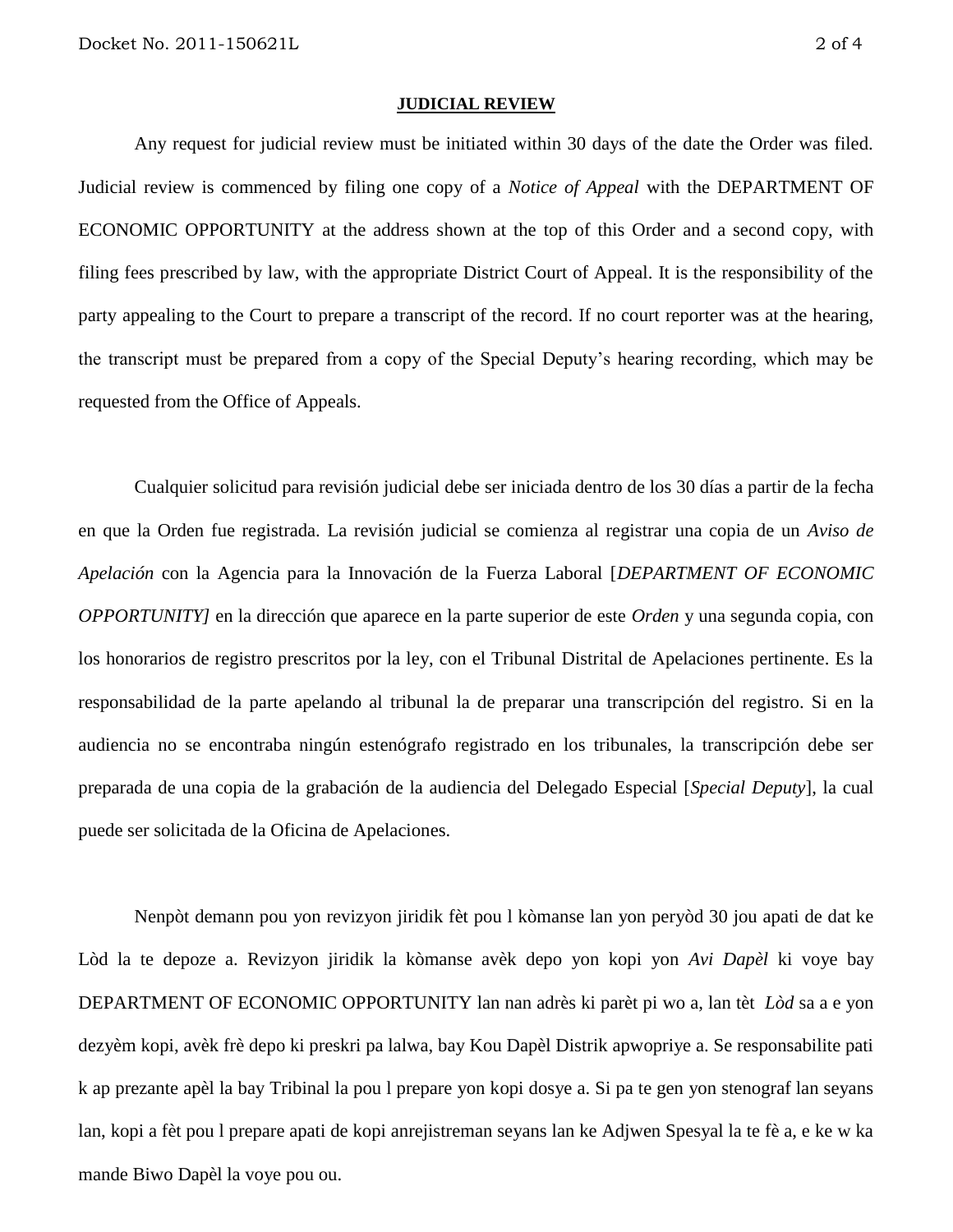DONE and ORDERED at Tallahassee, Florida, this \_\_\_\_\_\_\_ day of **April, 2013**.



Altemese Smith, Bureau Chief, Reemployment Assistance Services DEPARTMENT OF ECONOMIC OPPORTUNITY

FILED ON THIS DATE PURSUANT TO § 120.52, FLORIDA STATUTES, WITH THE DESIGNATED DEPARTMENT CLERK, RECEIPT OF WHICH IS HEREBY ACKNOWLEDGED.

 $\overline{\phantom{a}}$  ,  $\overline{\phantom{a}}$  ,  $\overline{\phantom{a}}$  ,  $\overline{\phantom{a}}$  ,  $\overline{\phantom{a}}$  ,  $\overline{\phantom{a}}$  ,  $\overline{\phantom{a}}$  ,  $\overline{\phantom{a}}$ DEPUTY CLERK DATE

## **CERTIFICATE OF SERVICE**

**I HEREBY CERTIFY that true and correct copies of the foregoing Final Order have been furnished to the persons listed below in the manner described, on the \_\_\_\_\_\_\_ day of April, 2013**.

Shmun h.F

SHANEDRA Y. BARNES, Special Deputy Clerk DEPARTMENT OF ECONOMIC **OPPORTUNITY** Reemployment Assistance Appeals 107 EAST MADISON STREET TALLAHASSEE FL 32399-4143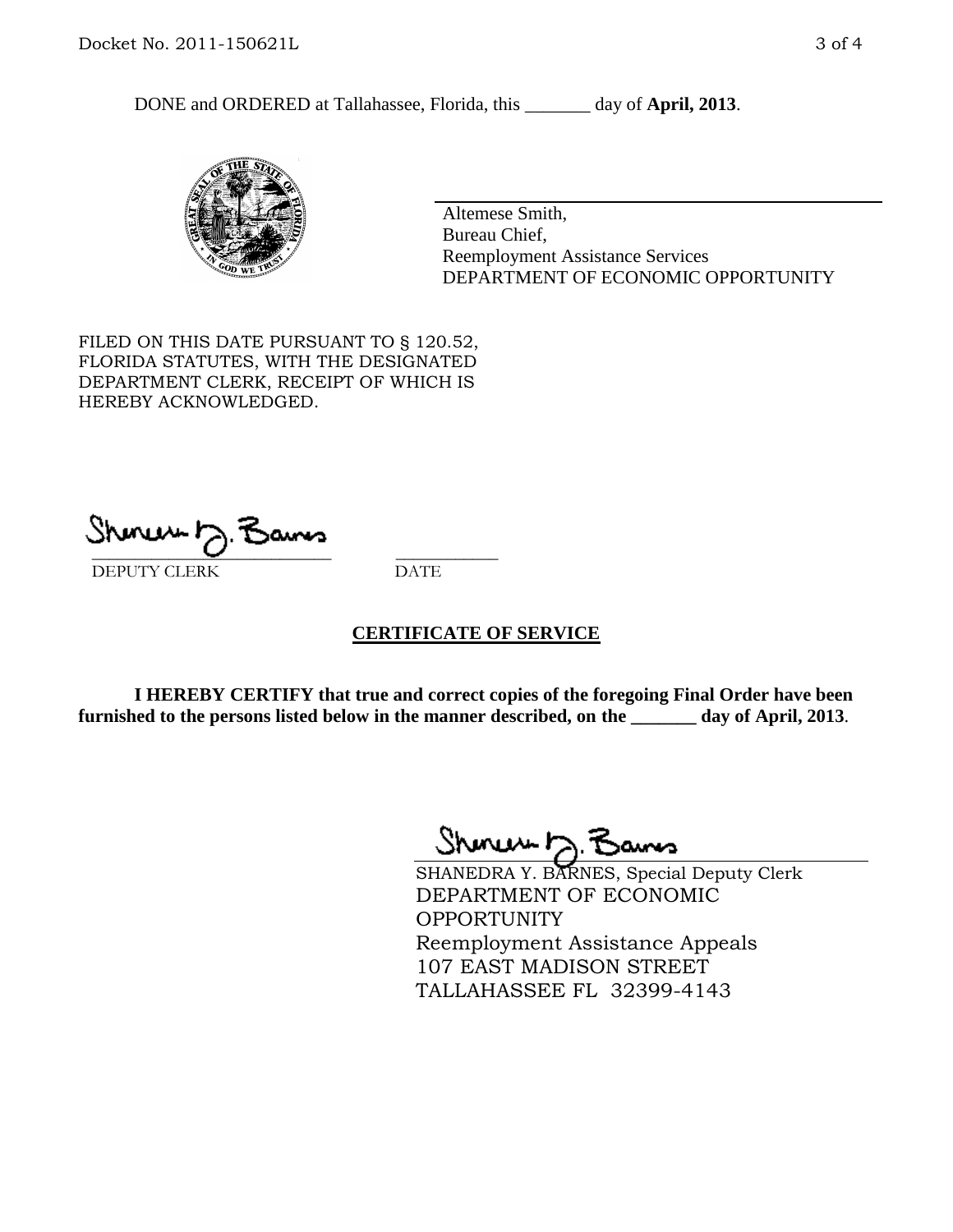By U.S. Mail:

ISLAND VIEW REALTY LLC ATTEN IRA MAE HEWATT BRUCE 8510 NAVARRE PARKWAY NAVARRE FL 32566-6902

CHELSEA A RUSSELL 274 RIDGEMONT DRIVE DARLINGTON PA 16115

D MICHAEL CHESSER 1201 EGLIN PARKWAY SHALIMAR FL 32579

DEPARTMENT OF REVENUE ATTN: PATRICIA ELKINS - CCOC #1-4866 5050 WEST TENNESSEE STREET TALLAHASSEE FL 32399

DOR BLOCKED CLAIMS UNIT ATTENTION MYRA TAYLOR P O BOX 6417 TALLAHASSEE FL 32314-6417

State of Florida DEPARTMENT OF ECONOMIC OPPORTUNITY c/o Department of Revenue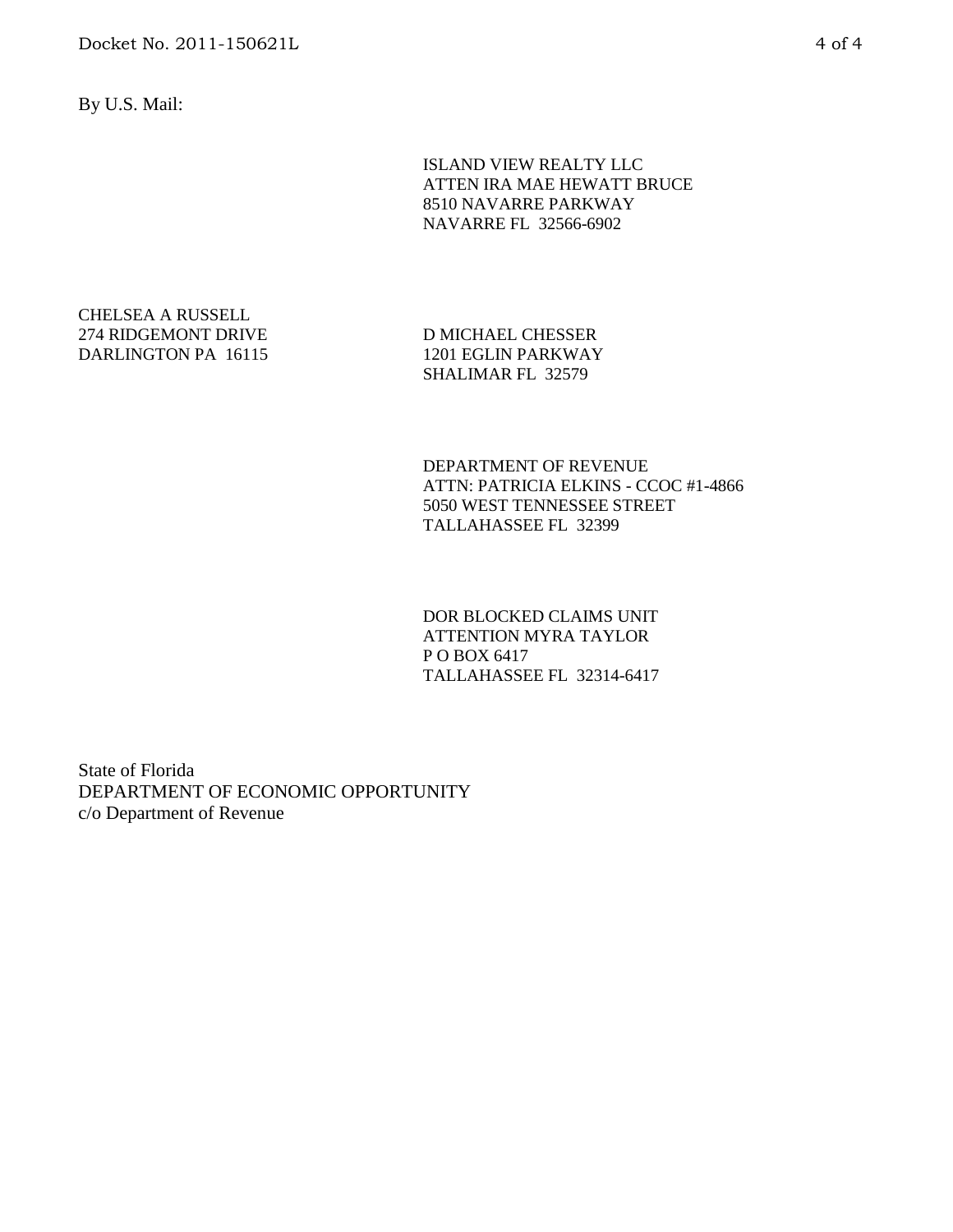## **DEPARTMENT OF ECONOMIC OPPORTUNITY Reemployment Assistance Appeals**

MSC 347 CALDWELL BUILDING 107 EAST MADISON STREET TALLAHASSEE FL 32399-4143

### **PETITIONER:**

Employer Account No. - 3043953 ISLAND VIEW REALTY LLC ATTEN IRA MAE HEWATT BRUCE 8510 NAVARRE PARKWAY NAVARRE FL 32566-6902

> **PROTEST OF LIABILITY DOCKET NO. 2011-150621L**

**RESPONDENT:** State of Florida DEPARTMENT OF ECONOMIC **OPPORTUNITY** c/o Department of Revenue

# **RECOMMENDED ORDER OF SPECIAL DEPUTY**

TO: Assistant Director, Executive Director, Reemployment Assistance Services DEPARTMENT OF ECONOMIC OPPORTUNITY

This matter comes before the undersigned Special Deputy pursuant to the Petitioner's protest of the Respondent's determination dated September 1, 2011.

After due notice to the parties, a telephone hearing was held on October 11, 2012.

The record of the case, including the recording of the hearing and any exhibits submitted in evidence, is herewith transmitted. Proposed Findings of Fact and Conclusions of Law were not received.

## **Issue:**

Whether services performed for the Petitioner by the Joined Party and other individuals constitute insured employment pursuant to Sections 443.036(19), 443.036(21); 443.1216, Florida Statutes, and if so, the effective date of the liability.

Whether the Petitioner meets liability requirements for Florida reemployment assistance contributions, and if so, the effective date of liability, pursuant to Sections 443.036(19); 443.036(21), Florida Statutes.

Whether the Petitioner filed a timely protest pursuant to Sections 443.131(3)(i); 443.141(2); 443.1312(2), Florida Statutes; Rule 60BB-2.035, Florida Administrative Code.

NON-APPEARANCE: Whether there is good cause for proceeding with an additional hearing, pursuant to Florida Administrative Code Rule 60BB-2.035(18).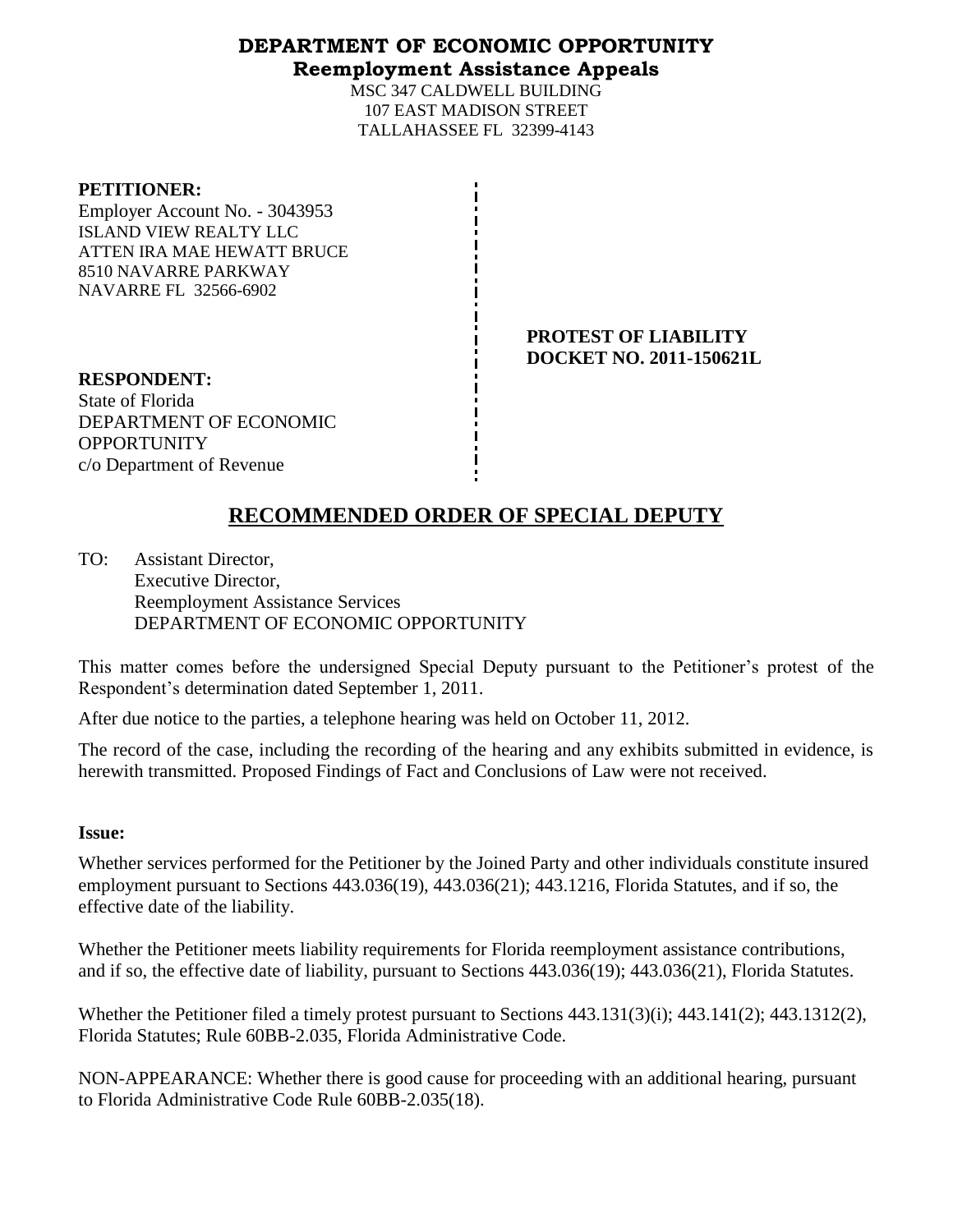**Jurisdictional Issue: NON-APPEARANCE:** Whether there is good cause for proceeding with an additional hearing, pursuant to Florida Administrative Code Rule 60BB-2.035(18).

The record reflects that the Joined Party did not receive the notice of hearing for the prior scheduled hearing. The Joined Party learned that she had missed the hearing and promptly contacted the Department to correct the situation.

The claimant did not have proper notice of the hearing. The claimant has shown good cause to reopen the hearing.

**Jurisdictional Issue:** Whether the Petitioner filed a timely protest pursuant to §443.131(3)(i); 443.1312(2); 443.141(2); Florida Statutes; Rule 60BB-2.035, Florida Administrative Code.

The record reflects that the determination was mailed on September 1, 2011. The Petitioner also received notices from the Department of Economic Opportunity. The Petitioner used the wrong contact information in attempting to appeal the determination. The Petitioner's appeal was received by the Respondent on October 21, 2011.

While the Petitioner may have submitted their appeal to the wrong Department or forum, the Petitioner did demonstrate their intention to appeal the determination. The mistake of forum should not result in a bar to their appeal. Accordingly, the appeal is deemed timely filed.

## **Findings of Fact:**

- 1. The Petitioner is a Limited Liability Company, created for the purpose of running a real estate sales and rental business.
- 2. The Joined Party provided services as a cleaner from August 2009, through October 2010.
- 3. The Joined Party was one of a number of cleaners on file with the Petitioner.
- 4. The Petitioner would contact cleaners on the list when work was available. The Joined Party could refuse work.
- 5. The Petitioner would inform the cleaners of what dates and rooms needed cleaning. The Joined Party was required to have the rooms cleaned in time for new guests to check in. The Joined Party was provided work based upon past performance with the Petitioner.
- 6. The Joined Party was paid per unit cleaned. The amount was based upon the size of the unit.
- 7. The Joined Party could work for a competitor.
- 8. The Petitioner did not provide any training. The Petitioner did not supervise the Joined Party.
- 9. The Petitioner did not supply any tools, materials, or equipment needed to perform the work. The Joined Party used large equipment such as washing machines and dryers that were present at the unit.
- 10. The Joined Party could bring in as many people as she wished to perform the work.
- 11. The Joined Party was required to fix defects in the work without pay.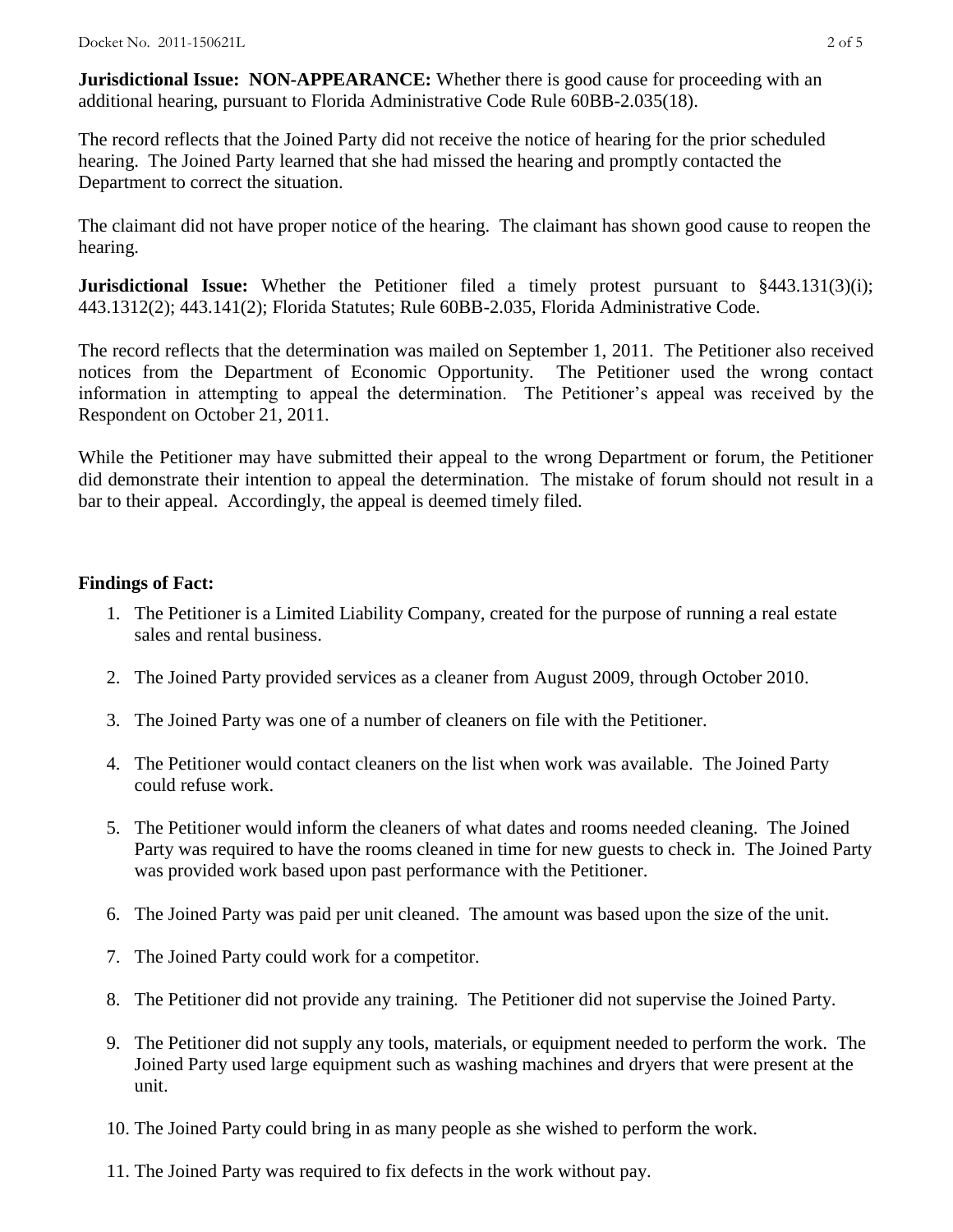## **Conclusions of Law:**

- 12. The issue in this case, whether services performed for the Petitioner constitute employment subject to the Florida Unemployment Compensation Law, is governed by Chapter 443, Florida Statutes. Section 443.1216(1)(a)2., Florida Statutes, provides that employment subject to the chapter includes service performed by individuals under the usual common law rules applicable in determining an employer-employee relationship.
- 13. The Supreme Court of the United States held that the term "usual common law rules" is to be used in a generic sense to mean the "standards developed by the courts through the years of adjudication." United States v. W.M. Webb, Inc., 397 U.S. 179 (1970).
- 14. The Supreme Court of Florida adopted and approved the tests in 1 Restatement of Law, Agency 2d Section 220 (1958), for use to determine if an employment relationship exists. See Cantor v. Cochran, 184 So.2d 173 (Fla. 1966); Miami Herald Publishing Co. v. Kendall, 88 So.2d 276 (Fla. 1956); Magarian v. Southern Fruit Distributors, 1 So.2d 858 (Fla. 1941); see also Kane Furniture Corp. v. R. Miranda, 506 So.2d 1061 (Fla. 2d DCA 1987).
- 15. Restatement of Law is a publication, prepared under the auspices of the American Law Institute, which explains the meaning of the law with regard to various court rulings. The Restatement sets forth a nonexclusive list of factors that are to be considered when judging whether a relationship is an employment relationship or an independent contractor relationship.
- 16. 1 Restatement of Law, Agency 2d Section 220 (1958) provides:
	- (1) A servant is a person employed to perform services for another and who, in the performance of the services, is subject to the other's control or right of control.
	- (2) The following matters of fact, among others, are to be considered:
		- (a) the extent of control which, by the agreement, the business may exercise over the details of the work;
		- (b) whether or not the one employed is engaged in a distinct occupation or business;
		- (c) the kind of occupation, with reference to whether, in the locality, the work is usually done under the direction of the employer or by a specialist without supervision;
		- (d) the skill required in the particular occupation;
		- (e) whether the employer or the worker supplies the instrumentalities, tools, and the place of work for the person doing the work;
		- (f) the length of time for which the person is employed;
		- $(g)$  the method of payment, whether by the time or by the job;
		- (h) whether or not the work is a part of the regular business of the employer;
		- (i) whether or not the parties believe they are creating the relation of master and servant;
		- (j) whether the principal is or is not in business.
- 17. Comments in the Restatement explain that the word "servant" does not exclusively connote manual labor, and the word "employee" has largely replaced "servant" in statutes dealing with various aspects of the working relationship between two parties. In Department of Health and Rehabilitative Services v. Department of Labor & Employment Security, 472 So.2d 1284 (Fla. 1<sup>st</sup>) DCA 1985) the court confirmed that the factors listed in the Restatement are the proper factors to be considered in determining whether an employer-employee relationship exists. However, in citing La Grande v. B&L Services, Inc., 432 So.2d 1364, 1366 (Fla. 1st DCA 1983), the court acknowledged that the question of whether a person is properly classified an employee or an independent contractor often cannot be answered by reference to "hard and fast" rules, but rather must be addressed on a case-by-case basis.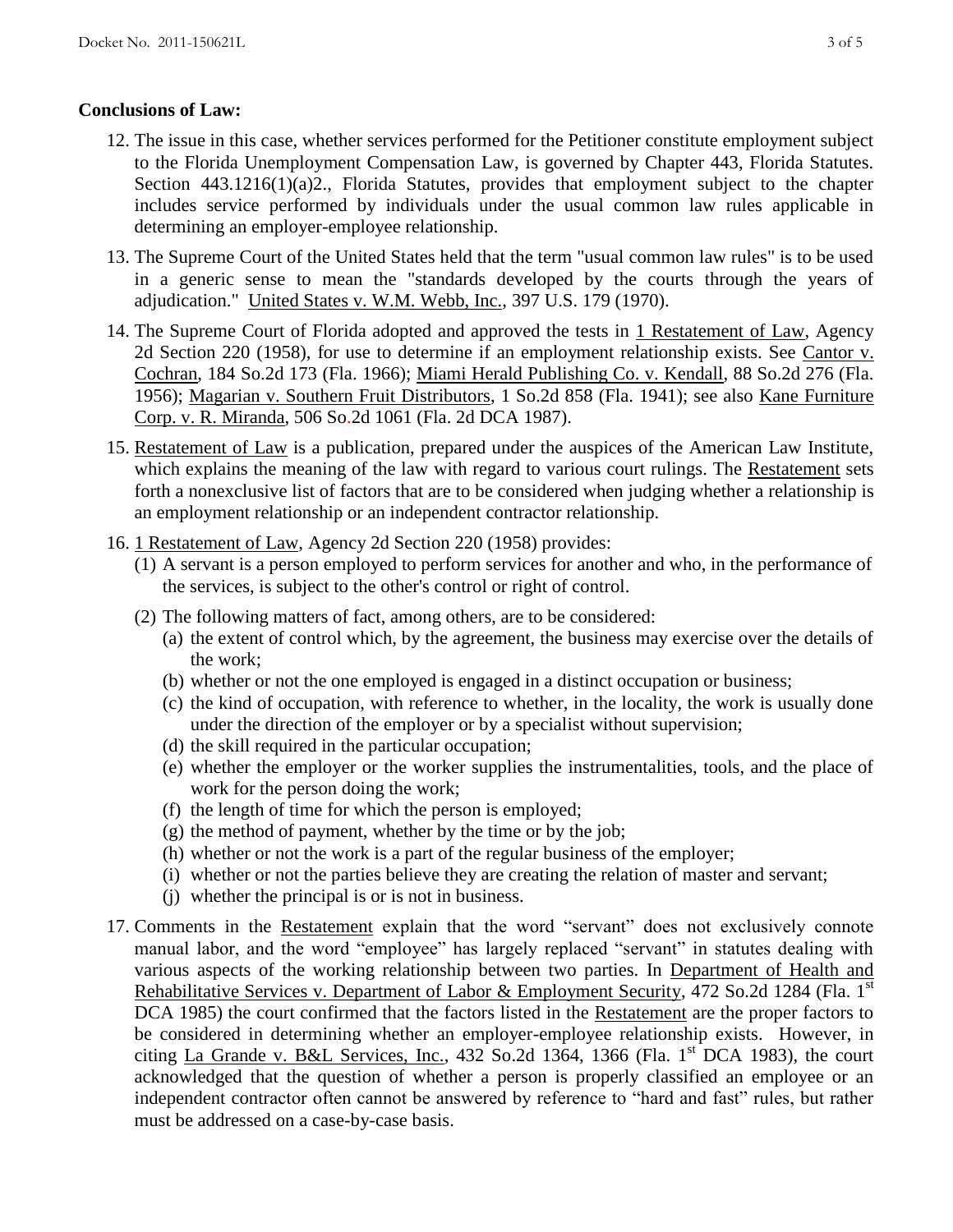- 18. The record reflects that the Petitioner did not exercise control over where, when or how the work was performed. The Petitioner made work available. The Joined Party was free to accept or reject work.
- 19. The Petitioner did not supervise or direct the Joined Party in the performance of the work.
- 20. The Petitioner did not provide any of the materials, tools, or equipment needed for the work.
- 21. While the Joined Party did present testimony which indicated that she was treated differently than other workers, these differences appear to stem from the Joined Party's sister being an employee of the Petitioner, rather than from any expectations or requirements of the Petitioner.
- 22. A preponderance of the evidence presented in this case reveals that the Petitioner did not exercise sufficient control as to create an employer-employee relationship between the parties.

**Recommendation:** It is recommended that the determination dated September 1, 2011, be REVERSED. Respectfully submitted on February 1, 2013.



KRIS LONKANI, Special Deputy Office of Appeals

A party aggrieved by the *Recommended Order* may file written exceptions to the Director at the address shown above within fifteen days of the mailing date of the *Recommended Order*. Any opposing party may file counter exceptions within ten days of the mailing of the original exceptions. A brief in opposition to counter exceptions may be filed within ten days of the mailing of the counter exceptions. Any party initiating such correspondence must send a copy of the correspondence to each party of record and indicate that copies were sent.

Una parte que se vea perjudicada por la *Orden Recomendada* puede registrar excepciones por escrito al Director Designado en la dirección que aparece arriba dentro de quince días a partir de la fecha del envío por correo de la *Orden Recomendada*. Cualquier contraparte puede registrar contra-excepciones dentro de los diez días a partir de la fecha de envió por correo de las excepciones originales. Un sumario en oposición a contra-excepciones puede ser registrado dentro de los diez días a partir de la fecha de envío por correo de las contra-excepciones. Cualquier parte que dé inicio a tal correspondencia debe enviarle una copia de tal correspondencia a cada parte contenida en el registro y señalar que copias fueron remitidas.

Yon pati ke *Lòd Rekòmande* a afekte ka prezante de eksklizyon alekri bay Direktè Adjwen an lan adrès ki parèt anlè a lan yon peryòd kenz jou apati de dat ke *Lòd Rekòmande* a te poste a. Nenpòt pati ki fè opozisyon ka prezante objeksyon a eksklizyon yo lan yon peryòd dis jou apati de lè ke objeksyon a eksklizyon orijinal yo te poste. Yon dosye ki prezante ann opozisyon a objeksyon a eksklizyon yo, ka prezante lan yon peryòd dis jou apati de dat ke objeksyon a eksklizyon yo te poste. Nenpòt pati ki angaje yon korespondans konsa dwe voye yon kopi kourye a bay chak pati ki enplike lan dosye a e endike ke yo te voye kopi yo.

Shonew D. Bans

**FRAMEDRA Y. BARNES, Special Deputy Clerk Date Mailed:**<br>**February 1, 2013** 

**Date Mailed:**